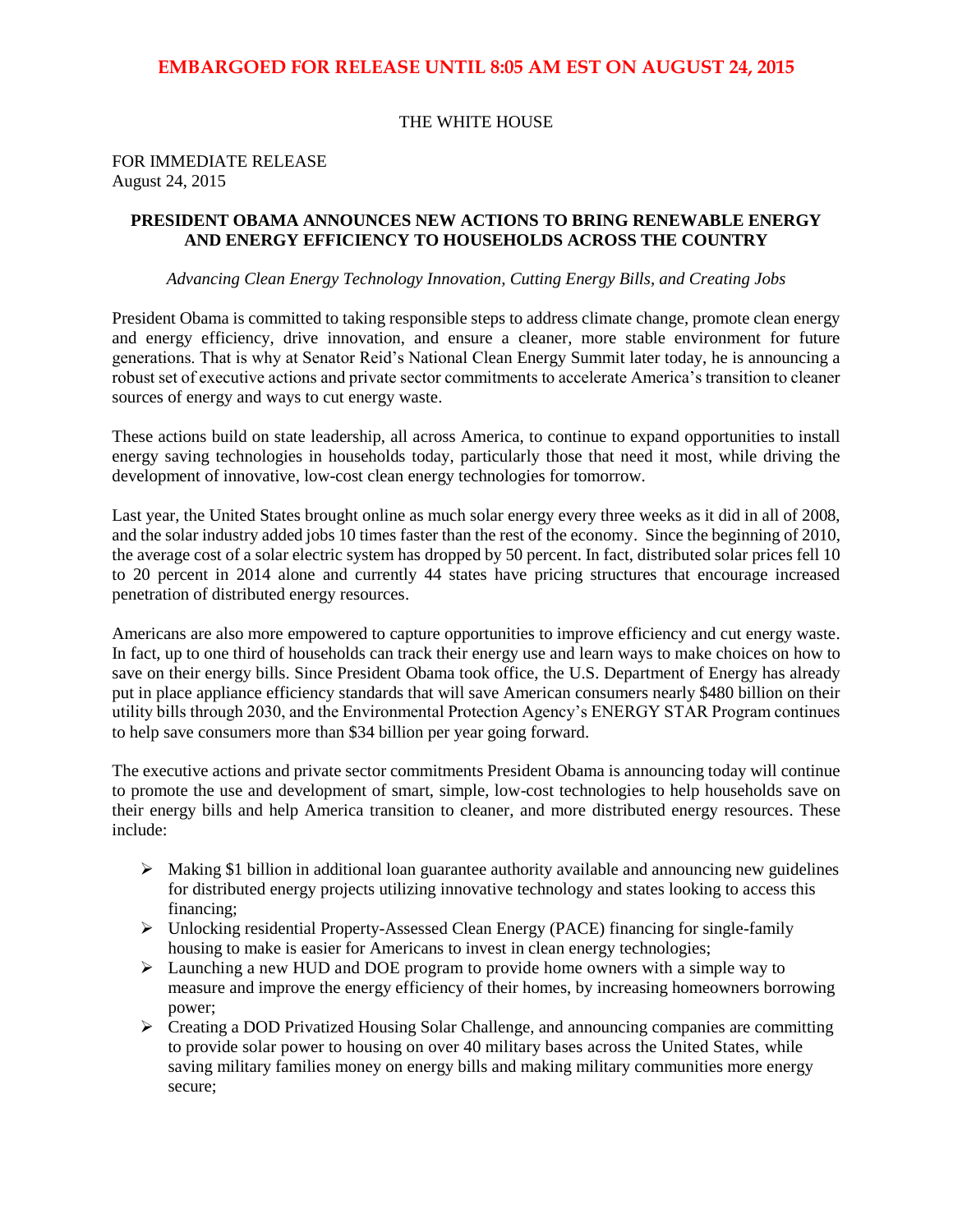- Announcing \$24 million for 11 projects in seven states to develop innovative solar technologies that double the amount of energy each solar panel can produce from the sun;
- $\triangleright$  Approving a transmission line that will support bringing online a 485-megawatt photovoltaic facility that will be constructed in Riverside County and produce enough renewable energy to power more than 145,000 homes; and
- Creating an Interagency Task Force to Promote a Clean Energy Future for All Americans; and announcing independent commitments from local governments, utilities, and businesses that are stepping up to drive energy efficiency in more than 300,000 low-income households and investing more than \$220 million in energy saving activities for veterans and low-income customers to help decrease their energy bills.

Today's actions build on a longstanding commitment to [create a clean energy](http://go.wh.gov/X2bHz4) economy for all Americans, will help states meet the targets in the Clean Power Plan announced earlier this month, and set us on a path to reach the President's goals, including:

- Achieving an economy-wide target to reduce emissions by  $26\% 28\%$  below 2005 levels in 2025;
- Increase the share of renewables beyond hydropower in their respective electricity generation mixes to the level of 20% by 2030;
- $\triangleright$  Installing 300 megawatts of renewable energy across federally subsidized housing by 2020; and
- $\triangleright$  Doubling energy productivity by 2030.

## **EXECUTIVE ACTIONS TO DRIVE CLEAN ENERGY AND CUT ENERGY WASTE**

To continue to reinforce American leadership in deploying clean energy and cutting energy waste while creating jobs and reducing carbon pollution, the Administration is announcing the following actions:

**Making \$1 Billion in Additional Loan Guarantee Authority Available and Announcing New Guidelines for Distributed Energy Projects Utilizing Innovative Technology:** Distributed Energy Projects are currently driving innovation and transforming U.S. energy markets. Technologies such as rooftop solar, energy storage, smart grid technology, and methane capture for oil and gas wells, solve key energy challenges. Catalyzing these technologies and demonstrating the viability of these markets would create economic opportunity, strengthen energy security, transform certain energy markets, and reduce greenhouse gas emissions. To accelerate the pace of innovation in distributed energy, the Department of Energy is:

- **Inviting Innovative Distributed Energy Projects to Apply to More Than \$10 Billion in Current Loan Guarantees:** The Department of Energy is supplementing its current loan guarantee solicitations to invite applications for Distributed Energy Projects. The current Solicitations, totaling more than \$10 billion in loan guarantee authority, are now clearly unlocked to support scale up of Distributed Energy Projects utilizing innovative technology. Today's announcement includes guidance from the Department on how a Distributed Energy Project transaction could be properly structured.
- **Making Available \$1 Billion in Additional Loan Guarantee Authority for New, Innovative Projects**: As part of its new push for Distributed Energy Projects utilizing innovative technology, the Department of Energy is providing up to \$1 billion in additional loan guarantee authority through its current Solicitations for new Renewable Energy and Energy Efficiency Projects and Fossil Energy Projects. This significantly boosts the resources available to new applicants.
- **Providing Clarity for States and State Green Banks on How to Work with the Department's Loan Programs Office:** The Department of Energy is also issuing new guidance making clear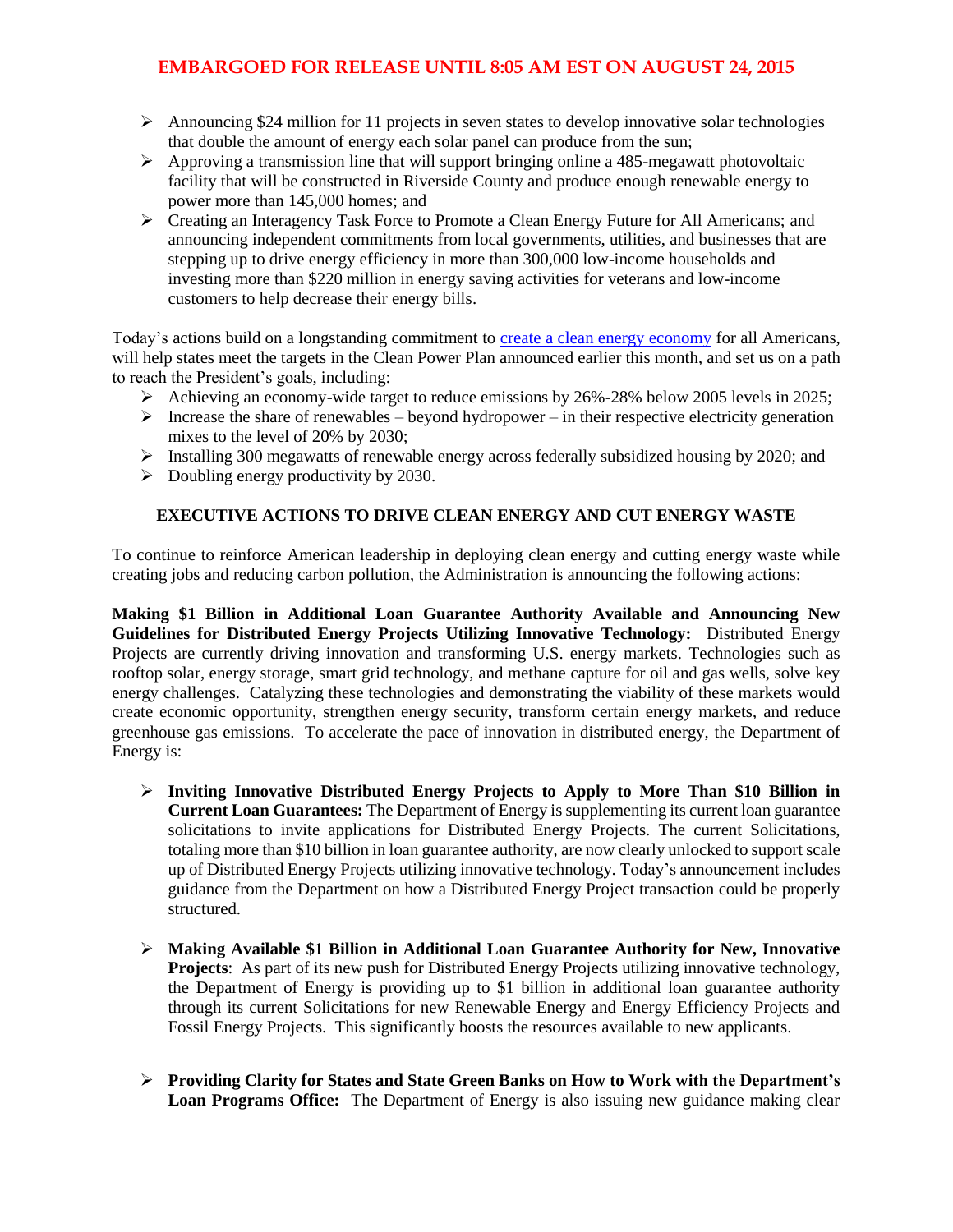that state-affiliated financial entities, including state green banks, may submit applications for Eligible Projects. That means any state or state-affiliated entity that satisfies all other requirements for qualification as a borrower can submit applications for Eligible Projects, including Distributed Energy Projects. In addition, the Department made clear today that state and state-affiliated entities, including state green banks, may participate in Distributed Energy Projects as lenders or co-lenders, off-takers or equity providers.

**Announcing New Programs to Accelerate the Deployment of Clean Energy Technologies Available Today:** For more than 80 years, the Federal Housing Administration (FHA) has provided low-income households and underserved communities access to safe and affordable mortgage credit. And with today's announcement, FHA will provide additional opportunities for borrowers with FHA insured loans to benefit from affordable financing of home energy improvements, saving them money, and improving the environment. Today more than 7.6 million households in the U.S. live in FHA-insured single family housing. To accelerate this transition and drive the deployment of renewable energy and energy efficiency in single family housing, the Department of Housing and Urban Development is taking the following actions:

 **Unlocking Residential Property-Assessed Clean Energy (PACE) Financing:** PACE is an innovative mechanism for financing energy efficiency and renewable energy improvements. PACE financing allows homeowners to benefit from energy improvements immediately and pay back the cost over time through their property taxes. When the property is sold, the remaining PACE loan stays with the more energy efficient property and the next owner is responsible for repaying the loan. PACE programs have the potential to unlock alternative sources of capital to accelerate renewable energy and efficiency retrofits for households, and reduce energy costs for consumers.

To remove existing barriers and accelerate the use of PACE financing for single family housing, HUD's Federal Housing Administration (FHA) is announcing today that, under guidance to be issued soon, properties with subordinated PACE loans can be purchased and refinanced with an FHA insured mortgage. HUD is issuing a [preliminary](http://portal.hud.gov/hudportal/documents/huddoc?id=FTDO.pdf) statement indicating the conditions under which borrowers purchasing or refinancing properties with existing PACE assessments will be eligible to use FHA-insured financing. Secretary Castro is also sending a [letter to Governors](http://portal.hud.gov/hudportal/documents/huddoc?id=GovernorsLetter.pdf) describing the options the FHA offers to make it easier for consumers to undertake energy efficiency and renewable energy improvements in their homes. FHA's evolving PACE guidance is also being informed by ongoing conversations with the Federal Housing Finance Agency.

This action is distinct from the multifamily PACE guidance for the State of California that HUD released earlier this year. The guidance clarified the circumstances under which HUD will approve unsubordinated PACE financing on HUD-assisted and -insured multifamily housing in California in order to facilitate the establishment of a California Multifamily PACE Pilot.

 **Increasing Homeowners Borrowing Power to Make Energy Efficiency Improvements:**  HUD's FHA Energy Efficient Home Program and DOE are launching a program to provide potential homeowners with an easy way to measure and improve the energy efficiency of their homes. Under the new HUD and DOE Home [Energy](http://energy.gov/eere/buildings/home-energy-score) Score partnership, in areas where the Home Energy Score is available, single family households will be able to increase their access to financing tools to make energy efficiency improvements. DOE's Home Energy Score offers a "miles per gallon" type rating to estimate a home's energy use on a 10-point scale. A "1" corresponds to the least energy efficient homes and a "10" corresponds to the most energy efficient homes, while the average U.S. home will score a "5." Through this new partnership, homebuyers or homeowners who want to obtain an FHA-insured purchase or refinance mortgage for a single family home that receives a Home Energy Score of 6 or higher will be eligible to increase their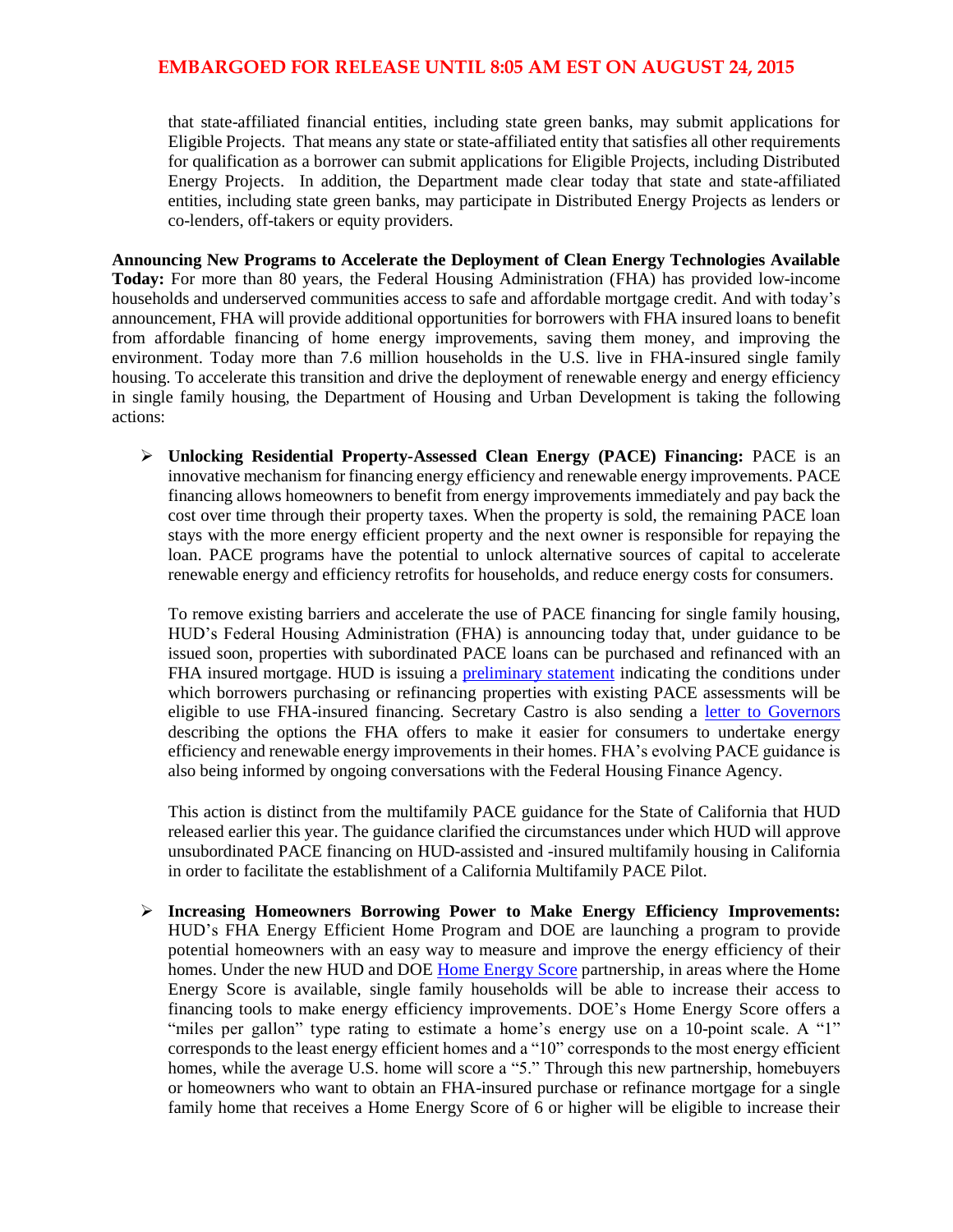income qualifying ratio by 2 percentage points above the standard Single Family FHA limit, making it easier to secure financing to make these improvements.

**DOD Privatized Housing Solar Challenge:** Approximately 72 MWs of solar energy producing infrastructure has been installed on over 60,000 Department of Defense (DOD) privatized housing units to date. To amplify this progress, earlier this summer, DOD and the White House Council on Environmental Quality convened the companies that own the privatized housing units to share best practices and encourage them to set goals for increasing the amount of solar energy generated on privatized military housing through the end of 2016.

Today, four companies are committing to provide solar power to housing on over 40 military bases across the United States, while saving military families money on energy bills and making military communities more energy secure. These commitments total over 233 MWs, reducing annual carbon emissions by approximately 324 metric tons.

- **Balfour Beatty:** Balfour Beatty Communities has joined forces with DOD to install solar at the following 12 military installations across the US: Lakehurst, NJ; New London CT; Long Island, NY; Newport, RI; Saratoga Springs, NY; Ft Bliss, TX; Ft Detrick, MD; Wheaton, MD; Ft Hamilton, NY; Ft Leonard Wood, MO; West Point, NY; and Ft Carson, CO. This effort will generate approximately 63.35MW of solar power and continue to reduce carbon emissions across Balfour Beatty Communities' Military Family Housing portfolio.
- **Corvias:** Corvias Solutions (Corvias) along with Onyx Renewable Partners, is working with DOD to install solar on 12 military installations across the United States. This effort is expected to generate approximately 100MW of solar power that will provide increased energy security and reduce annual carbon emissions by approximately 92,000 tons. Corvias will continue to innovate with its Army partner and has received initial approval to move forward on solar installations at Aberdeen Proving Grounds and Fort Meade, MD; Fort Bragg, NC; Fort Polk, LA; Fort Rucker, AL; Fort Sill, OK; and Fort Riley, KS.
- **Lincoln Military Housing:** Lincoln Military Housing is leveraging the current 20 MW system being installed on privatized military housing in San Diego to install a new proposed solar project that would add 60 MW of power generating capabilities to its national portfolio of privatized military housing. Lincoln Military Housing provides more than 31,000 family homes for military members across the United States.
- **United Communities:** United Communities, which provides homes for 2,000 military families living at Joint Base McGuire Dix Lakehurst in New Jersey, will deploy an additional 10 MW of cost-effective, private sector solar generated electricity serving 1,147 of these homes in 2016. This new project will increase solar generation to at least 16 MW, representing 90% of total electricity consumed by the residents of these privatized military homes. The significant electricity savings generated from the additional ground-mounted solar array will directly benefit families living on the base.

**Pushing the Bar on Low-Cost Solar Technology:** The Advanced Research Projects Agency – Energy (ARPA-E)'s Micro-scale Optimized Solar-cell Arrays with Integrated Concentration (MOSAIC) Program is announcing \$24 million for 11 projects in seven states across the country to develop innovative solar technologies to double the amount of energy each solar panel can produce from the sun, while reducing costs and the space required to generate solar energy.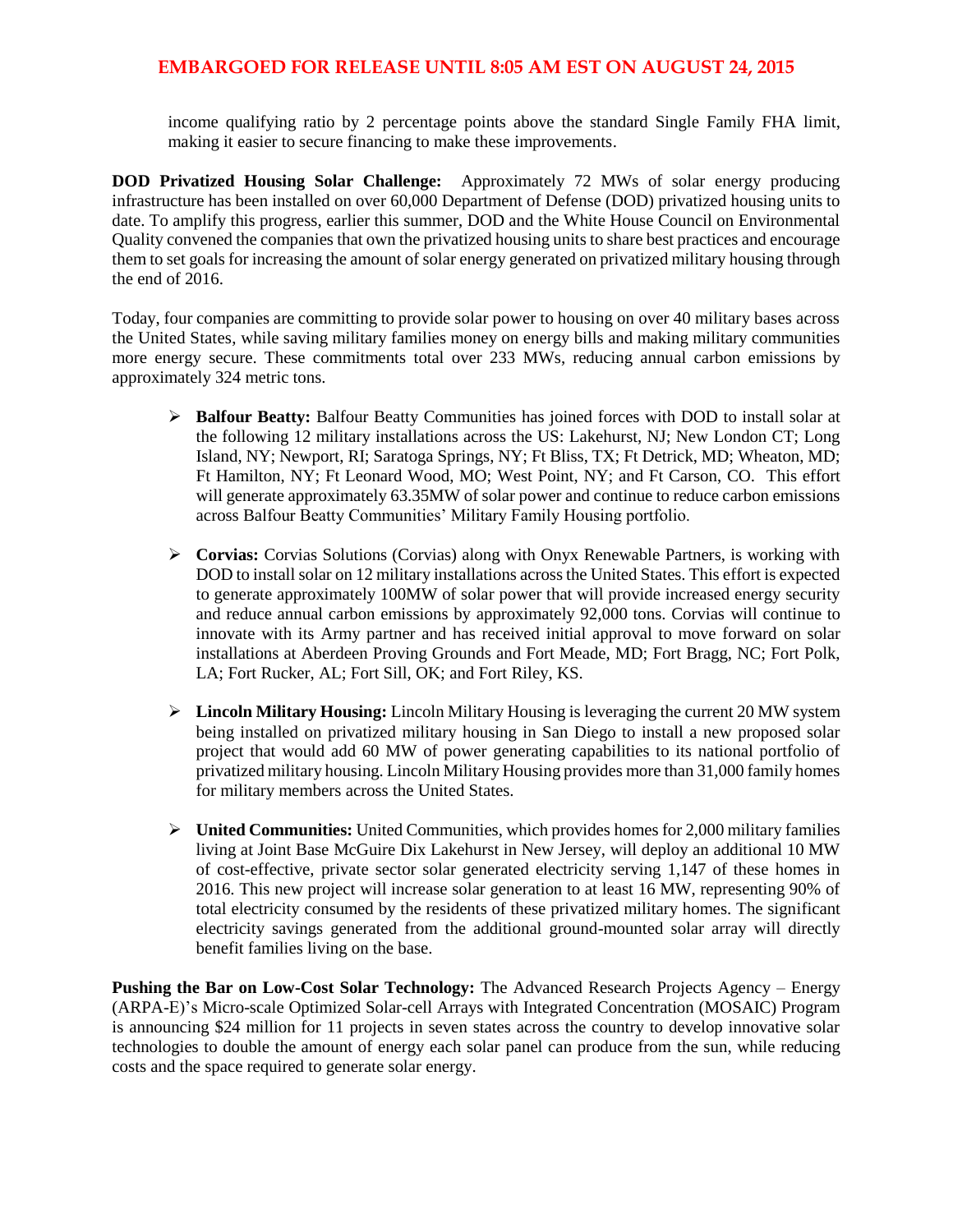- **California Institute of Technology** (Pasadena, CA) **-** *Micro-Optical Tandem Luminescent Solar Concentrator*
- **Glint Photonics, Inc.** (Burlingame, CA) *Stationary Wide-Angle Concentrator PV System*
- **Palo Alto Research Center** (Palo Alto, CA) *Micro-Chiplet Printer for MOSAIC*
- **Massachusetts Institute of Technology** (Cambridge, MA) *Integrated Micro-Optical Concentrator Photovoltaics with Lateral Multijunction Cells*
- **Massachusetts Institute of Technology** (Cambridge, MA) **-** *Wafer-Level Integrated Concentrating Photovoltaics*
- **Panasonic Boston Laboratory (**Newton, MA) **-** *Low Profile CPV Panel with Sun Tracking for Rooftop Installation*
- **University of Rochester (**Rochester, NY) **-** *Planar Light Guide Concentrated Photovoltaics*
- **Semprius, Inc. (**Durham, NC) **-** *Micro-Scale Ultra-High Efficiency CPV/Diffuse Hybrid Arrays Using Transfer Printing*
- **The Pennsylvania State University** (University Park, PA) **-** *Wide-Angle Planar Microtracking Microcell CPV*
- **Texas A&M University Engineering Experiment Station** (College Station, TX) **-** *Waveguiding Solar Concentrator*
- **Sharp Laboratories of America** (Camas, WA) *A High-Efficiency Flat Plate PV with Integrated Micro-PV atop a 1-Sun Panel*

**Approving a New Transmission Line to Deploy Solar Energy:** Today, U.S. Secretary of the Interior Sally Jewell announced that the Bureau of Land Management (BLM) has approved the Blythe Mesa Solar project in California and its transmission line that will support bringing online the 485-megawatt photovoltaic facility that will be constructed in Riverside County and produce enough renewable energy to power more than 145,000 homes in California.

**Creating an Interagency Task Force to Promote a Clean Energy Future for All Americans:** Building on the Administration's initiative to increase access to solar energy for all Americans, and recognizing the importance of ensuring that the communities most likely to be impacted by climate change must also share in the benefits a clean energy future, today, President Obama is creating an Interagency Task Force to Promote a Clean Energy Future for All Americans, that will work in partnership with states and community organizations to identify opportunities to improve energy efficiency and scale up the deployment renewable energy in low- and moderate- income communities. The Task Force, whose participants include the Executive Office of the President, DOE, EPA, HUD, USDA, DOL, and Treasury, will work to enhance this shared goal through three key mechanisms:

 **Leveraging the Clean Energy Incentive Program:** The Task Force will support low-income communities through the development and implementation of the Clean Power Plan's Clean Energy Incentive Program. The CEIP is a voluntary "matching fund" program that states can use to incentivize early investment in eligible wind and solar projects, as well as demand-side energy efficiency projects, including those that are implemented in low-income communities. In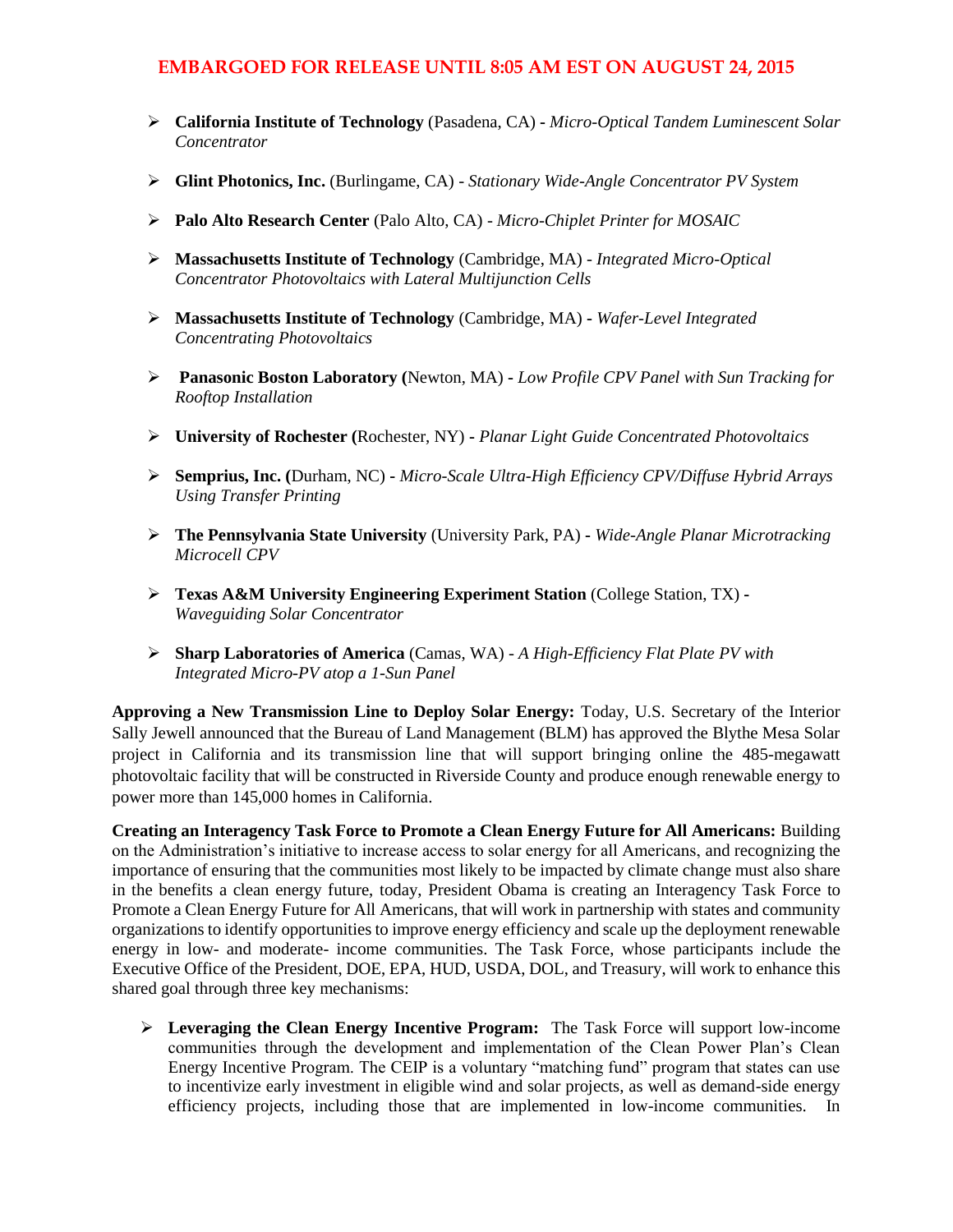particular, the Task Force will help to identify Administration-wide funding and technical assistance for states, cities, and organizations, easing access to the Federal tools and programs available to increase energy efficiency and deploy renewable energy in low- and moderate- income communities. This fall, EPA is also releasing a new resource that will highlight effective programs and policies at the state and local levels that have led to the successful adoption of energy efficiency and renewable energy in low-income communities.

- **Enhancing Federal Resources for Low-and Moderate Income Communities:** Building on the [programs already available](http://go.wh.gov/3rErsZ) the Task Force will review the Administration's programs and policies relating to the availability of clean energy and renewable energy programs nationwide, including within low- and moderate-income communities, with the goal of enhancing funding available-in both our existing programs and through the FY2017 budget process.
- **Identifying Private Sector Partners and Foundation Support:** Today, the President is calling on mayors and county officials, the private sector, and foundations to step up and support the deployment of clean and efficient technologies in low-and moderate-income communities. The Task Force will facilitate partnerships between communities and private sector organizations. Already, the following organizations are stepping up to drive energy efficiency in more than 300,000 low-income households and investing more than \$220 million in energy saving activities for veterans and low-income customers to help decrease their energy bills:
	- **The American Council for an Energy-Efficient Economy (ACEEE)** is committing to advancing energy efficiency in low-income households in the next year through:
		- o Providing technical assistance and developing resources for utilities and state agencies so that energy efficiency programs can better serve low- and moderate-income households, especially those residing in affordable multifamily buildings.
		- o Working with HUD to increase energy efficiency investments in subsidized housing stock. This includes encouraging utilities to provide whole-building energy data and targeted programs that serve this sector.
		- o Providing technical assistance and resources to local governments so that citywide energy efficiency efforts reach low- and moderate-income households and small businesses in these communities. ACEEE will also work with local governments to ensure that these energy efficiency efforts be considered as strategies within state and utility energy planning.
		- o Producing a best practice guide on community-based lending for energy efficiency in low- and moderate-income communities.
	- **Bosch** is committing to dedicating part of its sales force to focus specifically on outreach to school districts in low income communities, as well as in extreme climate areas, where energy resiliency is paramount. These activities could include:
		- o Working to educate stakeholders and decision makers in low-income communities about the opportunities and benefits of high-efficiency buildings, particularly schools.
		- o Sharing critical information with stakeholders on how projects can be implemented in their regions, including case studies from existing Bosch school improvement projects.
		- o Providing best practices on how other schools integrate energy efficiency projects into student curriculum and reinforce teaching and learning about energy conservation in the classroom.
	- **CLEAResult and E4thefuture** are announcing a new initiative that will establish a deeper Weatherization program that will focus on recruiting and training Native American professionals to become energy auditors. The initial scope of this project will have a goal of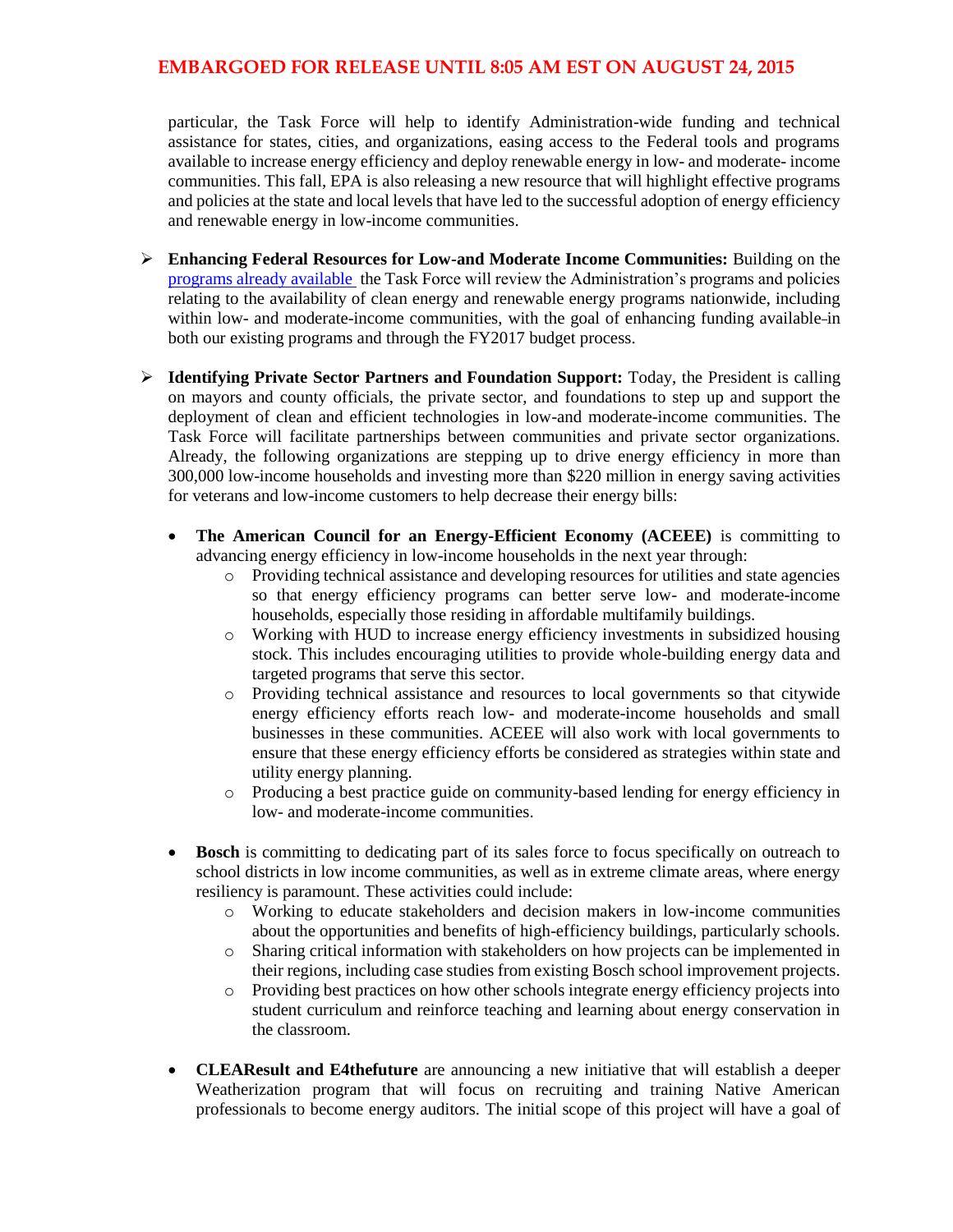identifying as many as 10 new energy professionals from the Native American tribal communities that CLEAResult serves in Michigan. This initiative will demonstrate that residential energy efficiency works to not only lower energy costs for low income consumers but also strengthen communities, create jobs and improve the housing conditions for low income consumers.

- **Connecticut Weatherization Assistance Program** (CT WAP), their Community Actionbased subgrantees, utility partners, and strategic financial partners have identified a range of energy efficiency opportunities that are the result of innovative efforts to expand the reach of the U.S. WAP and other residential efficiency programs via community outreach to underserved areas. CT WAP and its subgrantees have prepared needs assessments related to Urban Revitalization programs combined with health and safety stakeholders on the state and local levels and have established key relationships with renewable energy, heating system replacement, community lighting and client education services. CT WAP estimates that 1,000 homes per year (2,800 persons) could benefit from additional efficiency efforts above and beyond what services are currently being delivered in the state, or more than 4,000 units (11,200 persons) over a 48-month period. Given the existing capacity and workload, contracting and expansion of services would require a ramp up period of 30 to 60 days and production and public benefit could be realized within 90 days of agreements.
- **Commons Energy in Ohio** is making a new commitment to provide service to low and moderate income populations in Efficiency Smart's service territory. This builds on their existing commitment to comprehensive total-energy solution for owners of small to mid-size multifamily affordable housing, education, health care, and community and municipal facilities who may have difficulty accessing capital, technical skills, and implementation services.
- **The Compact of Mayors,** a global coalition of mayors and city officials that have pledged to reduce greenhouse gas emissions and enhance resilience to climate change, is committing to further the uptake of clean energy technologies, including in low-income communities, and to track overall progress. U.S. Cities are taking significant steps to reduce emissions, but the only way to measure progress is through a transparent and consistent system that provides accountability. 19 U.S. Cities have already signed onto the Compact, and 15 more are announcing their commitment today, including:
	- o Atlanta
	- o Austin
	- o Bridgeport
	- o Camuy (PR)
	- o Chicago
	- o Chula Vista
	- o Grand Rapids
	- o King County
	- o New York
	- o Oakland
	- o San Francisco
	- o Santa Monica
	- o Seattle
	- o West Hollywood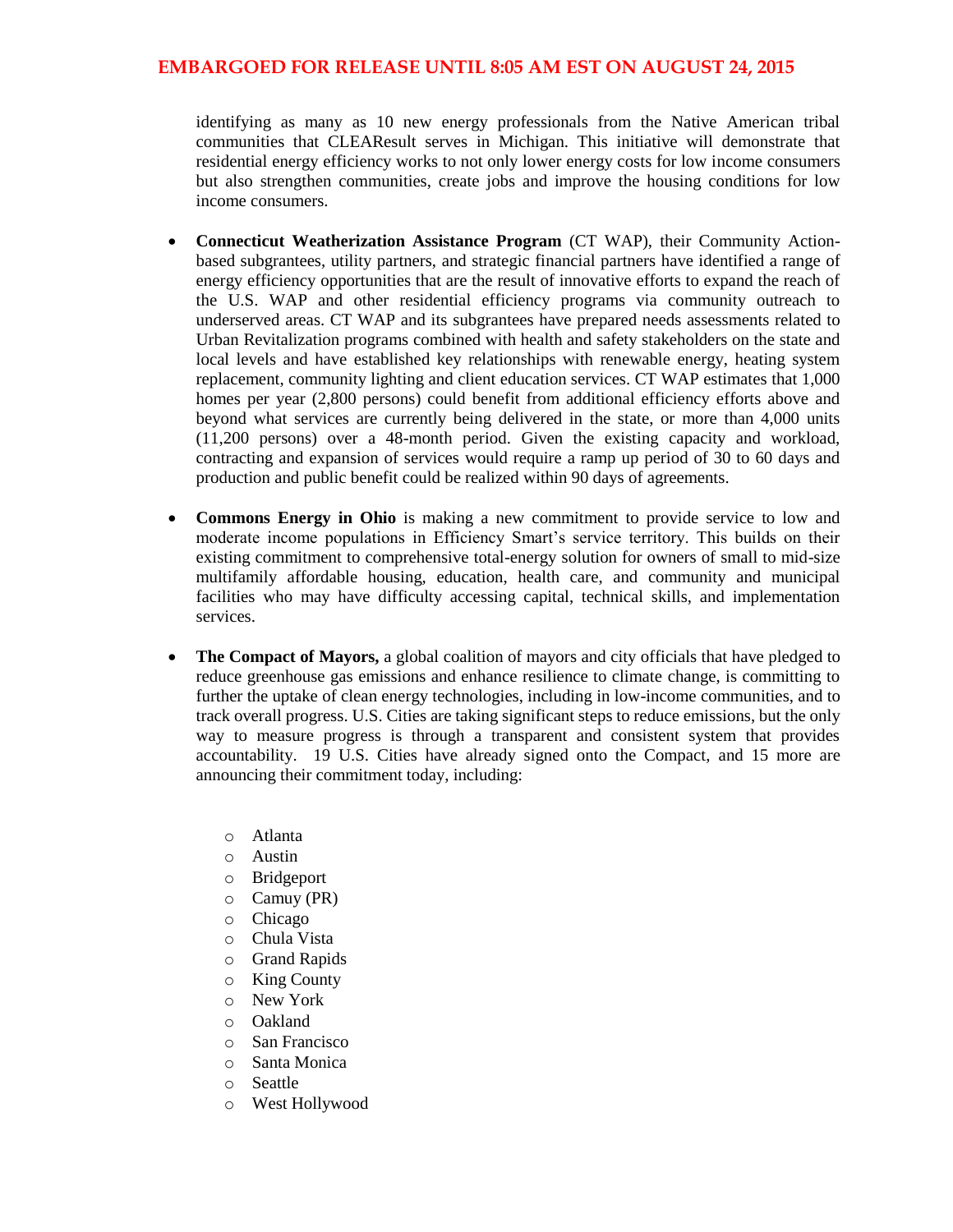- o West Palm Beach
- o The President is challenging all Mayors to publicly commit to a climate action plan ahead of the Paris UN meeting, and has set a goal of having at least 100 US cities that have signed onto the Compact by the end of November.
- **The Community Preservation Corporation (CPC)**, a nonprofit mortgage lender providing leading-edge capital solutions to the complex issues facing communities throughout New York State, has committed to underwriting the projected energy reduction savings from conservation projects into its first mortgage financing procedure. CPC will work with their partners at both the state and municipal level including the Governor's office, HCR, NYSERDA, and the New York City Energy Efficiency Corporation to create and preserve over 750 units of highperformance housing for low- and moderate-income households. First by capturing the savings of energy efficiency and water conservation measures in the loan underwriting, then monitoring the project through occupancy to track realized savings, CPC aims to create synergies within the multifamily lending industry that lead to deeper savings and additional stakeholder participation.
- **Direct Energy** has provided over 1,700 Programmable Thermostats to eligible low-income households in Texas, under a program created by the Public Utility Commission of Texas, in order to help those households better manage their energy usage. Going forward, Direct Energy will continue this effort by partnering with **Nest Labs** and others to reach as many additional households as possible.
- **Dominion Virginia Power** in collaboration with more than 30 state agencies, non-profit organizations and other community stakeholders – will invest \$57 million (\$42 million of which is funded by shareholders) for an expanded EnergyShare program starting September 1 to provide financial assistance, weatherization services, and educational outreach to people living with disabilities, homeless veterans, seniors, and low-income customers.
	- o Dominion will link eligible individuals with weatherization providers and fund project work providing long-term, sustainable savings to customers;
	- o In partnership with the Virginia Department of Veterans Services, Dominion will provide approximately 1,000 vouchers annually for \$500 each to veterans being housed through rapid re-housing or permanent supporting housing programs;
	- o Working with the Virginia Department for Aging and Rehabilitative Services, Dominion will provide approximately 1,000 vouchers annually for \$500 each to individuals living with disabilities, thereby providing an important wrap-around service.
	- o The program includes significant community outreach and energy conservation education for all customers;
	- o The overall program will benefit tens of thousands of customers.

The expanded EnergyShare will be a collaborative model for how utilities can work with state agencies and non-profits to provide sustainable savings for those facing financial hardships through a combination of energy assistance and energy efficiency.

 **Energy Efficiency for All (EEFA),** a partnership between the National Housing Trust, Natural Resources Defense Council, Energy Foundation and Elevate Energy with funding support from The JPB Foundation, will help low income renters gain access to \$170 million in new private and public resources for energy efficiency in affordable multifamily housing. EEFA will accomplish this commitment by bringing together the energy and housing sectors to tap the benefits of energy efficiency for millions of Americans living on limited incomes. EEFA's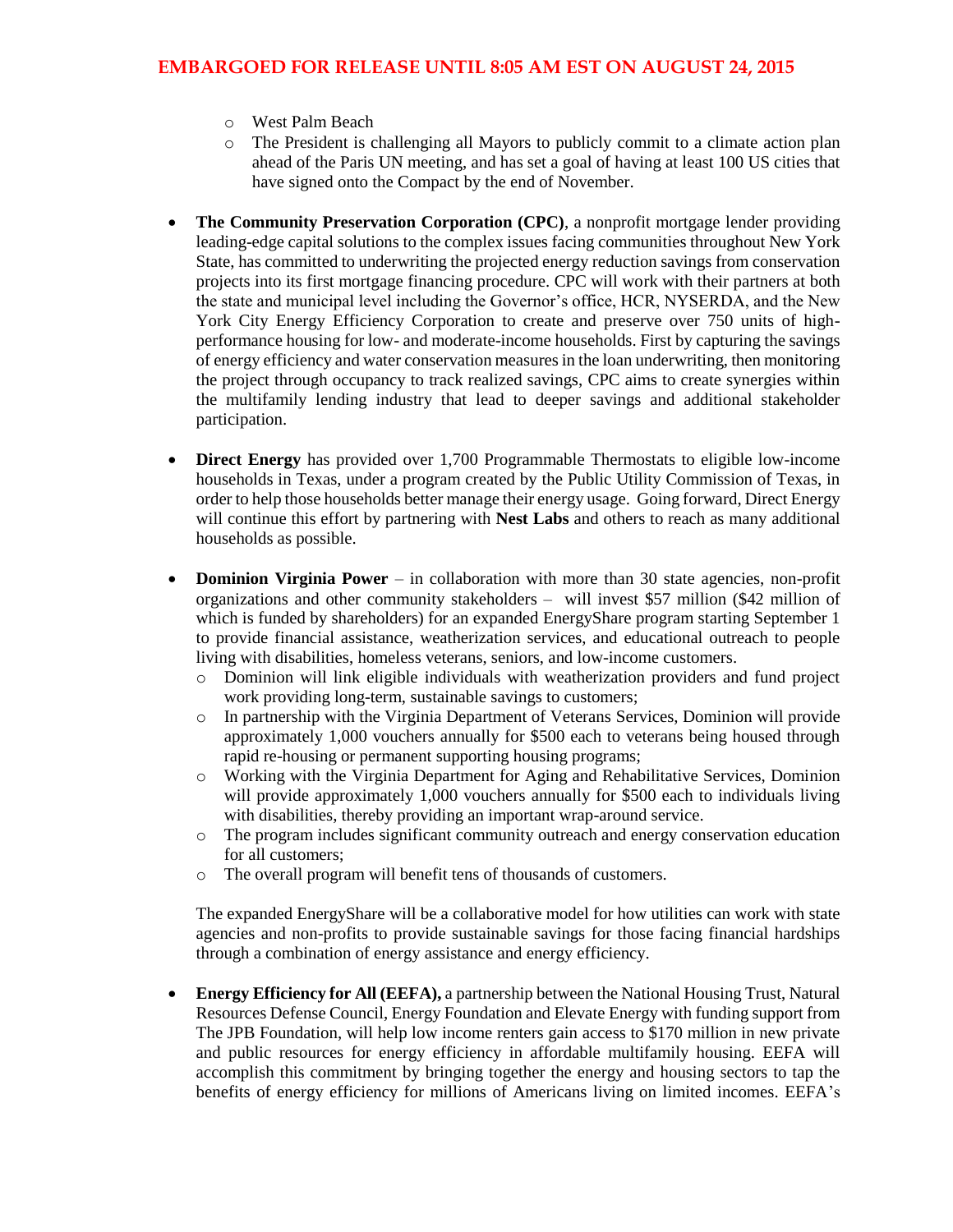mission is to make multifamily homes healthy and affordable, while helping utilities achieve their energy efficiency goals and reduce greenhouse gas emissions. EEFA has energy, health, and housing partners in 12 states and supports a national learning network.

- **Energy Optimizers, USA and Miller Valentine** are announcing a new partnership to develop and implement energy efficiency renovation projects in over 12,000 low-income properties throughout 13 states. This program is estimated to save more than \$21,600,000 for the building owners and occupants and create more than 6,500 jobs. This project will include LED lighting, solar hot water systems, energy efficient HVAC systems and insulation.
- **GRID Alternatives** will ensure every low-income solar customer served by GRID receives comprehensive energy efficiency education, and will enroll eligible families into locally or federally funded low-income weatherization programs. This service ensures eligible lowincome families receive energy efficiency services at no cost and maximizes their financial benefit from weatherization and solar installations.
- **The Indiana Housing and Community Development Authority** commits to serving approximately 200-300 households via a Healthy Homes Program to address deferral issues preventing homes from being weatherization-ready. The program will address roof leaks, mold, moisture, electrical systems and other issues that frequently lead to deferral of weatherization jobs. The focus of this program is not only to make the home weatherization-ready, but to address issues that may affect the health of families served. Additional hazards to be addressed might include eliminating trip hazards, installing hand rails, and addressing asthma triggers. Approximately 200 to 300 people will benefit from this program, which is slated to start April 1, 2016.
- Lime Energy is committing to provide energy efficient facility upgrades for over 1,000 small businesses in low-to-moderate income communities. Lime Energy has already completed more than 100,000 such projects creating thousands of jobs and driving over \$1 billion dollars back into the local economies of the communities that it serves.
- **The Maryland Public Service Commission** is announcing that no later than the Spring of 2016 it will establish energy efficiency goals specific to limited-income programs administered as part of the statewide EmPOWER Maryland initiative, which will require targeted investment in this this critical sector and may require a ramp-up of existing programs in 2016 and beyond. The new goals will build on a framework of accountability designed to increase the reach of the EmPOWER limited-income programs to as many eligible participants as possible. Since 2009, the EmPOWER Maryland program has weatherized, at no additional cost to the homeowner, 16,795 limited-income households, resulting in an average savings per limitedincome household of 2,995 kWh per year.
- **The National Housing Trust/Enterprise** commits to improving energy intensity of its portfolio by at least 30 percent by 2025; developing an organization-wide plan with energy reduction milestones to achieve energy savings commitment; sharing information on the energy efficiency implementation models used to achieve the energy savings commitment; making available portfolio-wide energy performance information within 12 months and tracking progress on annual basis.
- **The National Association for State Community Services Programs (NASCSP)** is committed to creating dynamic partnerships at the national level that will mobilize groups in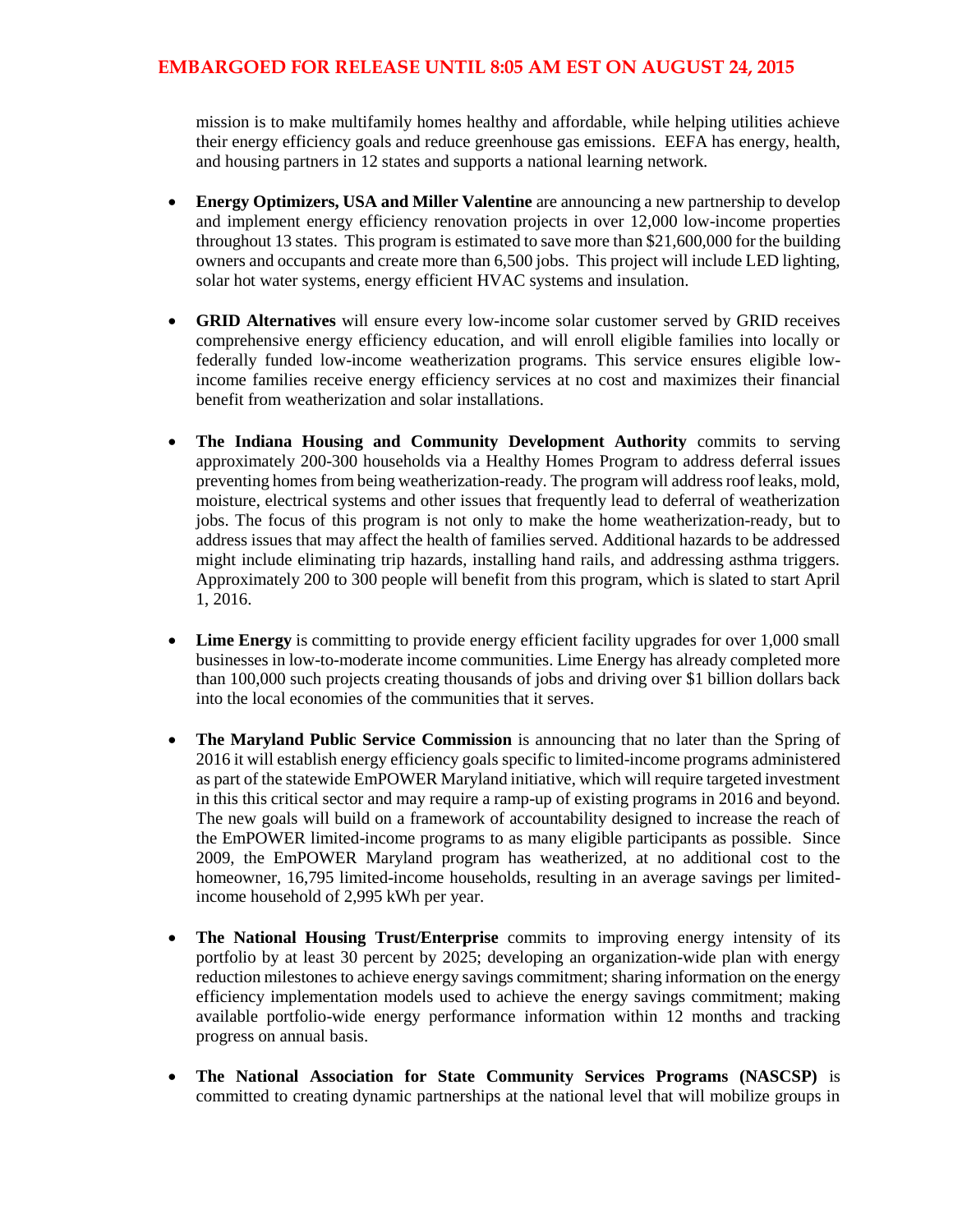unison to create national awareness for creative approaches to energy efficiency that reduce the energy burden for low-income families. NASCSP will ensure that the creative approaches to energy efficiency being accomplished in the Weatherization network do not go unnoticed. They are committed to effectively shining a spotlight on the work of their membership and acting as the single-point-of-contact for the Weatherization network on all matters related to energy efficiency initiatives. The success of these efforts will be shared with all programs to encourage others to find ways to implement innovative practices in Weatherization to assist low-income families being served by the Weatherization Assistance Program (WAP), including the commitments from the Connecticut Weatherization Assistance Program, Dominion Virginia Power, The Indiana Housing and Community Development Authority, and Southwestern Regional Housing and Community Development Corporation.

- **New York State Energy Research and Development Authority (NYSERDA)** is announcing it has submitted a proposal to the New York Public Service Commission (PSC) to establish a new \$5 billion ten year Clean Energy Fund (CEF), of which \$78 million each year is proposed to be directed to increasing energy affordability and access to clean energy options for low and moderate income (LMI) communities and households. The New York Governor's office has created an inter-agency working group to identify and pursue strategies to help implement and maximize the impact of NYSERDA's LMI commitment under the CEF.
- **New York State Homes and Community Renewal (HCR)** has established a new, optional Passive House track for applicants seeking competitive points for Green Building under its August 2015 Request for Proposals for Unified Funding Programs (RFP) to encourage a significant increase in the energy efficiency of New York's affordable housing stock. This RFP makes funding available through eleven state housing programs. To obtain the competitive points under this track, projects may qualify under either the Passive House Institute US (PHIUS), or the International Passive House Institute (iPHI) programs. HCR intends to work closely with NYSERDA to monitor the ongoing energy use intensity of any Passive House projects that may be selected for funding under the RFP, in order to provide valuable data to the market to accelerate the trend toward construction of Passive House certified affordable multifamily buildings.
- **Opower** is committing to serve 300,000 additional low-income households and driving \$3 million more in energy savings over the next year, helping low-income families save a total of 30,000 MWh and \$3 million on their utility bills.
- **Southwestern Regional Housing and Community Development Corporation** will provide a pathway to alternative energy for up to eleven new-build homes. Each home will have a 1kw residential wind turbine installed as part of a package of energy efficiency measures. The wind power will reduce the energy burden for families served, especially when combined with energy efficient methods of home building. The success of this pilot program could be used to launch similar, larger-scale projects in New Mexico. The New Mexico Mortgage Finance Authority is also launching a low-interest loan program to install high-efficiency furnaces for low-income families at a discounted cost in an effort to connect vulnerable households with reliable and efficient heating systems. The initiative will serve approximately 50 households per year and will start November 10.
- **Tony Fadell and Matt Rogers, co-founders of Nest Labs**, have committed to donate 500 Nest Learning Thermostats for a pilot program with the Community and Economic Development Association (CEDA) of Cook County in Chicago. Studies have shown